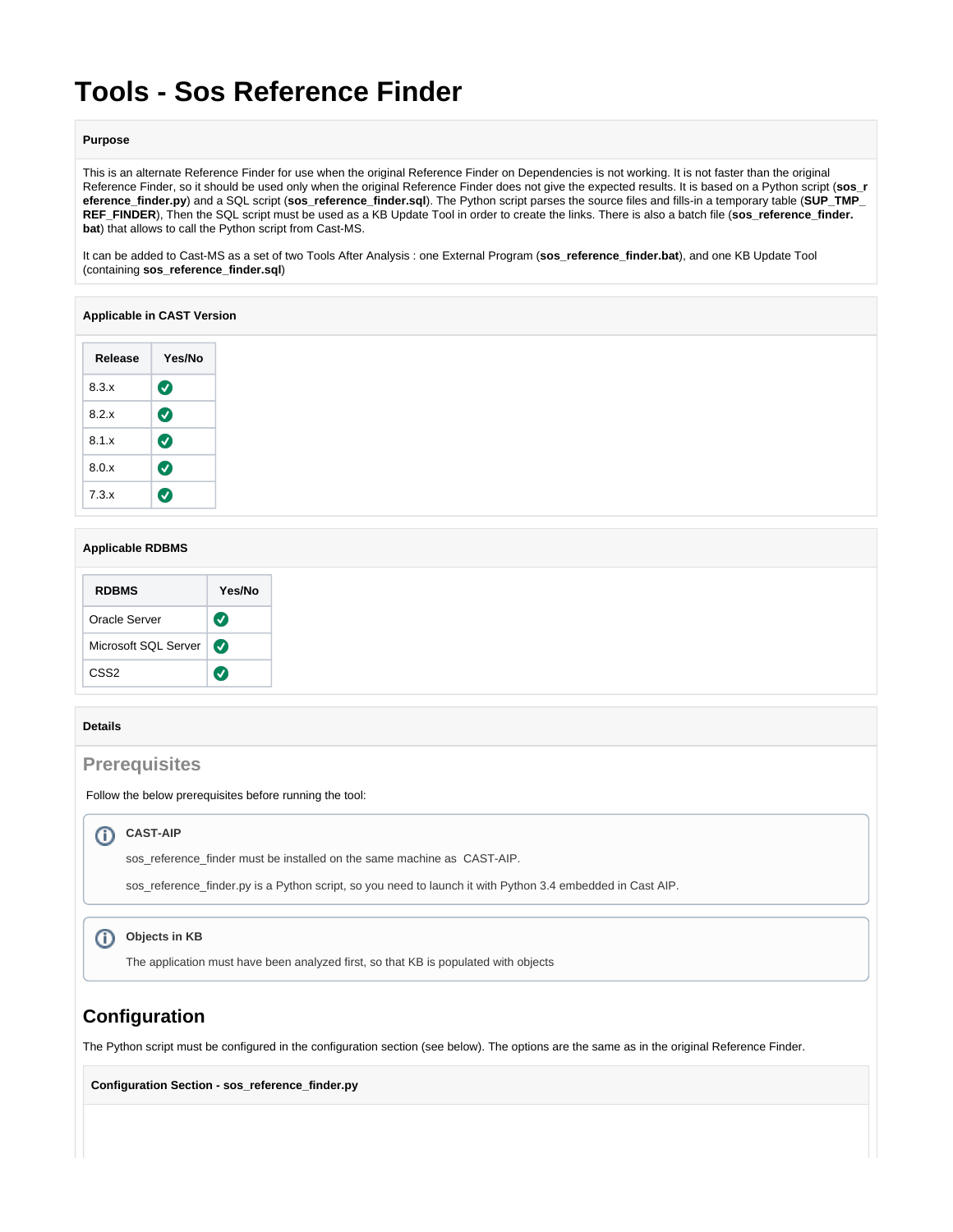$\pm$ CONFIGURATION SECTION  $#$  $\pm$ TECHNOLOGIES  $\pm$  $\ddagger$ # The possible choices depend on the contents of your metamodel.  $\pm$ # For source technology, make your choice among the results of the # # following query :  $\pm$ select idcat, catnam from cat  $\pmb{\mathrm{+}}$  $\pm$ where catnam like '%Artifacts';  $\pm$  $\pm$  $\pm$  $\pm$ SOURCE\_TECHNOLOGY = 'APM SQL Artifacts' # mandatory unique TARGET TECHNOLOGY = 'PLSOL' # mandatory unique **\*\*\*\*\*\*\*\*\*\*\*\*\*\*\*\*\*** MATCH  $+$  $\pm$ \*\*\*\*\*\*\*\*\*\*\*\*\*\*\*\*\*\* REGEX =  $r' \S \(\{\|\| \|a - zA - Z0 - 9\| + \|\|\| \) \ . \text{attr}\(\|\|\| a - zA - Z0 - 9\| + \|\| \) \ \| \$ mandatory unique IGNORECASE = True REPLACE =  $r' \1/$  $MATCH = 'Name'$ # 'Name', 'FullName' or 'Path' MATCH MODE = 'Whole' # 'Whole', 'Sub' or 'Over'  $\pm$ SOURCE SET  $#$  $\pm$  $#$ # The file extensions specified here must  $\pm$ # be part of the selected SOURCE\_TECHNOLOGY # # else the tool will not work  $\pm$  $\ddagger$ # In case of doubt, just leave it empty  $\pm$ SOURCE\_FILE\_REGEX =  $['PB[\w\\..] + \,.$  SRC] # case insensitive  $#$ TARGET SET  $\pm$  $\pmb{\mathrm{+}}$ # The types specified here must be part of # # the selected TARGET\_TECHNOLOGY else the # # tool will not work  $\overline{+}$ # In case of doubt, just leave it empty  $#$ TARGET TYPES = ["Oracle view", "Oracle table", "Oracle procedure", "Oracle function"] **\*\*\*\*\*\*\*\*\*\*\*\*\*\*\*** LINK  $\pm$  $\pm$ ############## LINK TYPE = 'useLink' # mandatory unique

 $\pm$ 

 $\pm$ 

 $\pm$ 

 $\pm$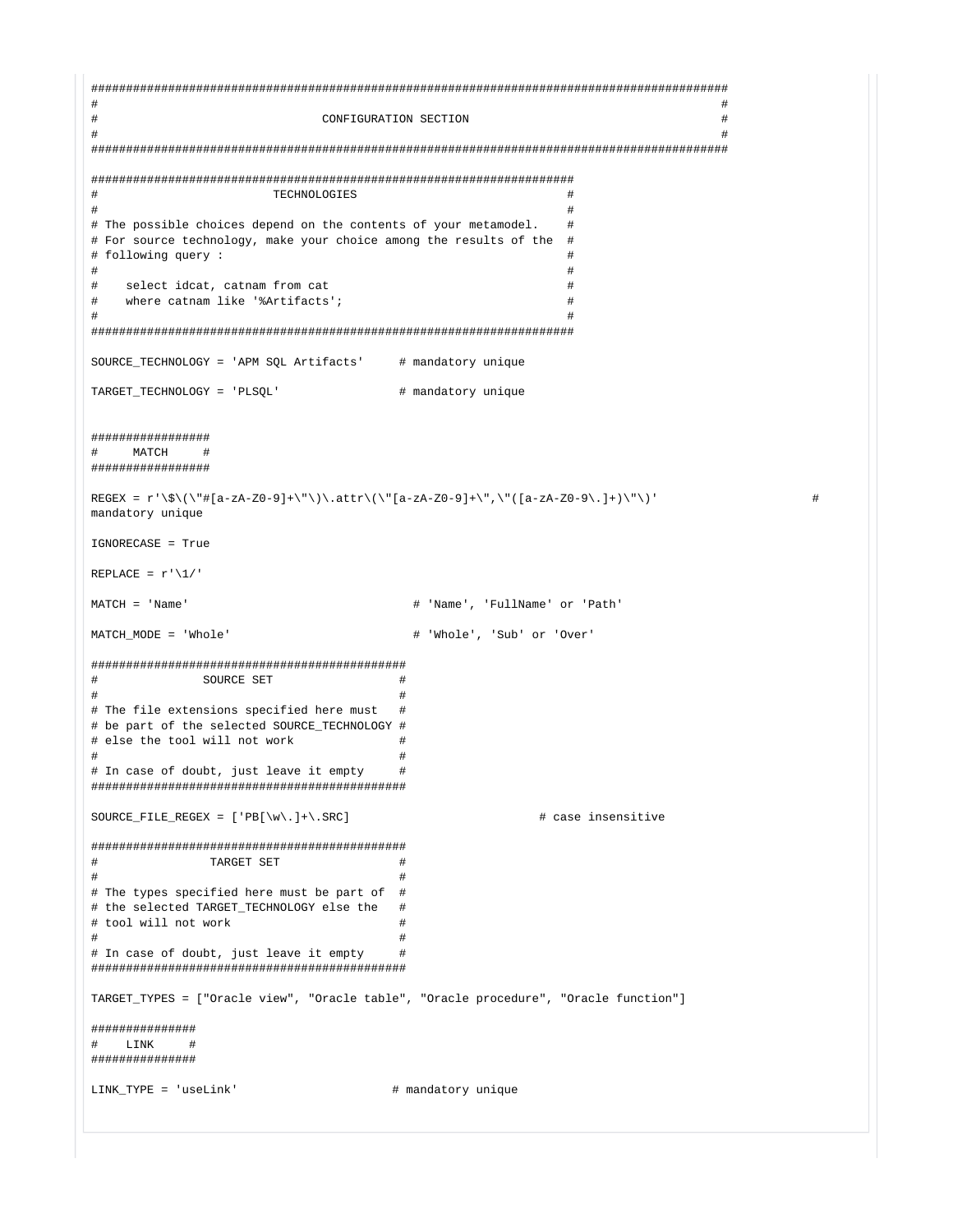The batch file must be configured with 3 variables : the location of the python executable, and two mandatory arguments for the python script : host and kb

#### **sos\_reference\_finder.bat**

```
rem To be set
set HOST=localhost
set KBNAME=salim_823_local
set "PYTHON=C:\Flat Service Packs\8.2.6\ThirdParty\Python34\python.exe"
```
## **Launch Sos Reference Finder**

The Python script can also be launched in command-line if no automation is needed (or for testing purpose)

#### **Usage**

**sos\_reference\_finder.py** is a Python script, so you need to launch it with Pyhon 3.4 embedded in Cast AIP.

Mandatory arguments :

- **host** : the hostname of the CSS server where the knowledge base is installed
- kb: the name of the knowlegde base
- log : dependency injector log file (not the analysis log)

Optional arguments :

- **port** : the port of the CSS server where the management base is installed (default : 2280)
- **user** : the user name used to connect to the CSS server (default : operator)
- **password** : the password used to connect to the CSS server (default : CastAIP)
- **verbose :** more details are given in the log file and on the standard output (default : False)
- **encoding :** the encoding used in the files to parse (default: utf-8)

Open a CMD window, and navigate to the folder where you installed classpath\_checker. Type the following command-line :

#### **Command-line**

<INSTALL\_FOLDER>\ThirdParty\Python34\python.exe sos\_reference\_finder.py -host <CSS SERVER> -kb <KNOWLEDGE\_BASE> -log <SOS\_REFERENCE\_FINDER\_LOG>

## **Command-line output**

**sos\_reference\_finder** first builds the source file set and the target objects set based on the configuration:

#### **Build source file set and target set**

```
C:\temp\Tools\sos_reference_finder>"C:\Flat Service Packs\8.2.7\ThirdParty\Python34\python.exe" 
sos_reference_finder.py -host localhost -kb app_local -log C:\temp\11050\TKB.log
```

```
Computing source set...
Building source set query
Done !
Found 18087 source objects
Done
Computing target set...
Building target set query
Done !
Found 35379 target objects
Done
Found 890 files to parse
```